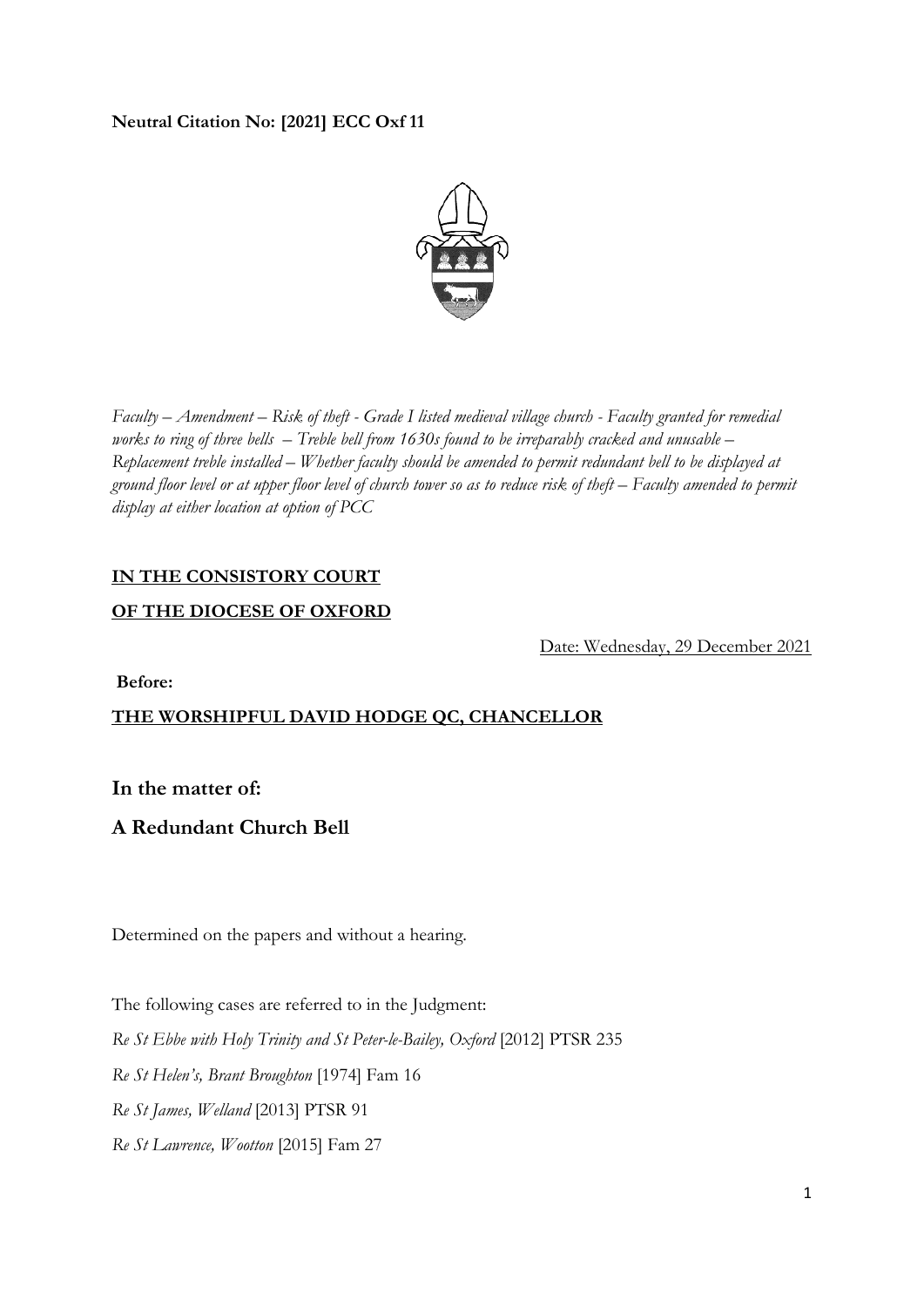# **JUDGMENT**

#### *Introduction*

1. The issue addressed in this anonymised judgment is whether the court should permit a redundant treble church bell, dating from the 1630s, to be displayed at the base of the church tower notwithstanding the risk that it may be stolen from this village church, which is left open during the day. I have deliberately omitted referring to the names of any individuals or places (or providing specific dates for any of the bells) in order to conceal the location of the church building.

## *Background*

2. In August 2019 this court granted an unopposed online faculty application by the minister, the churchwarden, and a member of the Parochial Church Council ('the PCC') for a faculty authorising remedial works to a ring of three bells in the tower of this Grade I listed medieval village church in accordance with proposals by the church bell-hangers, Whites of Appleton Limited ('Whites'). The three bells were a tenor and a 2nd (both dating from the 1650s) and a treble dating from the 1630s. When they were all still ringable, the bells had been rung from the base of the tower. None of the bells were listed in the Church Buildings Council's Schedule of Bells for Preservation in the Diocese of Oxford. The bell installation was in a derelict condition and Whites had advised that the bells should not be rung due to the condition of the fittings. Whites had assumed that the treble bell was already cracked.

3. The proposal had the full support of the PCC and the Diocesan Advisory Committee ('the DAC') had recommended it for approval by the court after consulting the Church Buildings Council ('the CBC') who had been content to defer to the DAC's views. The DAC's Notification of Advice advised that the proposal was not likely to affect the character of the church as a building of special architectural or historic interest.

4. The court was satisfied on the evidence that the works proposed by Whites were necessary to bring the bells back into service after 40 years of silence and that the proposals would not harm the appearance, the setting or the significance of the church building. It was a condition of the faculty that the tuning of the treble bell was to be reviewed with the Diocesan Bells Adviser once it had been repaired. The works were required to be completed by 19 August 2020.

5. In September 2021 I received (through the Registry) an email from the Diocese's Senior Church Buildings Officer ('the SCBO') informing me that during the course of the works, the existing treble had been found to be so irreparably cracked as to render it unusable, preventing it from being retained in the ring of bells as originally had been planned. After taking Whites' advice, a new treble had been located to take its place in the ring. The parish wished the existing treble, which is only 25 ¾ inches across, to be returned to the church and fixed in place and displayed under the recovered treble bell wheel as a feature on the floor at the base of the bell tower. The Diocesan Bells Advisor had been consulted and he was said to be generally supportive of the parish's revised proposals although he had advised that an amendment to the faculty would be required. His only reservation had been about leaving the old, cracked bell on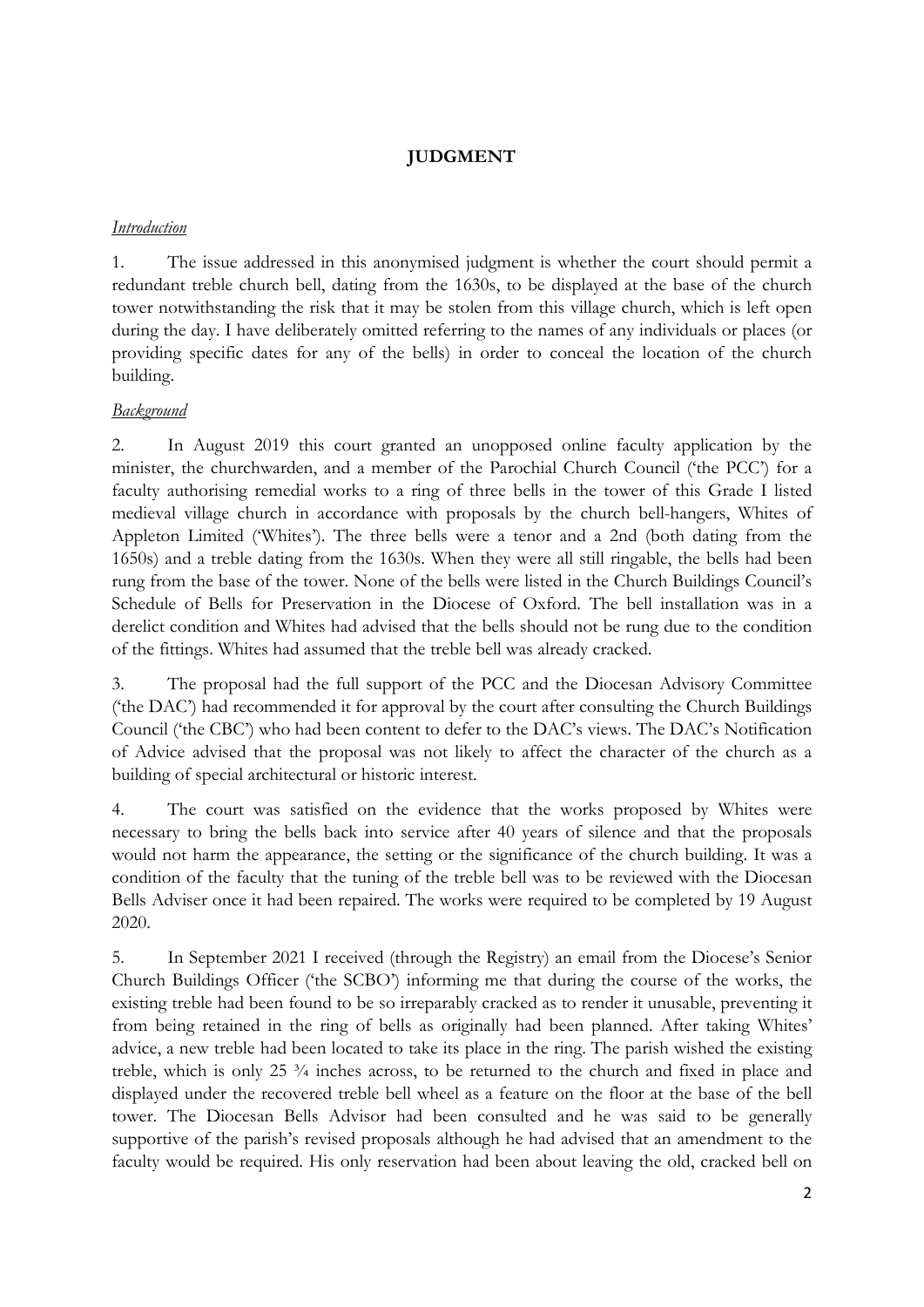display in the church at ground level since, in view of its small size and weight, he considered that it would be vulnerable to theft. His preference had therefore been to return the original treble bell to the bell chamber of the church tower. However, the petitioners were not in favour of this, preferring the original treble bell to be displayed at the base of the bell tower. They proposed securing the bell to the wall so that only a very determined thief might be able to make off with it. The petitioners also pointed to the fact that the church was left unlocked every day so that no-one could work on the bell unnoticed. I was informed that the Diocesan Bells Adviser was content with this new proposal, with the proviso that the method of securing the old bell in the base of the tower should be agreed with the DAC.

6. Accompanying the SCBO's email was an email from the Diocesan Bells Adviser. He explained that the existing treble bell had been in a poorer condition than had been thought. Even after welding the initially identified cracks, others had appeared making the bell very unsatisfactory for further musical use. He confirmed that he considered the proposal to replace the existing treble bell with a redundant bell from the 1760s to be "an excellent solution", albeit one that was clearly outside the scope of the original faculty, which is why he had recommended that an amendment to the faculty would be required, as he said had been done many times in the past. Noting that the parish wished to retain the old treble bell on display at ground floor level, he confessed to being a little anxious about this as so many bells kept at ground floor level had been stolen, even from locked churches; and he expressed a preference for the bell to be kept on an upper floor of the tower. Since the PCC had said that they would provide a method of securing the redundant bell at ground floor level, the Bells Adviser had suggested this should be agreed between the PCC and DAC.

7. On the basis of the information provided, I concluded that it would be just and expedient to order that the existing faculty should be amended (pursuant to rule 20.3 of the Faculty Jurisdiction Rules 2015, as amended). I indicated that I would be content to amend the original faculty so as to permit: (1) the return of the existing treble bell for display in a secure position within the foot of the bell tower (with the method of securing the bell to be agreed between the PCC and the DAC); and (2) the introduction to the bell tower of a redundant bell (made in the 1760s) from another church. I did not consider that the exercise of this power would constitute a substantial change in the works or proposals already authorised by the existing faculty and there was therefore no need for the court to provide any directions as to the giving of any further notices to the public or to any other persons or bodies. This was because: (1) the revised proposal would still fulfil the original objective of bringing the church's ring of three bells back into service, albeit by introducing a replacement treble bell; (2) the original, but unusable, treble bell would still be retained and preserved within the church so there would be no loss of heritage; and (3) the revised proposal, borne out of the necessity of circumstance, was the product of advice from the reputable and experienced bell hangers who had originally been retained by the parish and which had been commended by the Diocesan Bells Adviser as "an excellent solution".

8. I also indicated that there would clearly need to be an extension of time for completing the works (since the time for completing them had already passed), and that this should be agreed between the Diocesan Bells Adviser and the PCC. Finally, I invited the Diocesan Bells Adviser to ensure that the introduction of the new bell was recorded in any appropriate national, county and diocesan bells registers. In the event, the period for completing the works was extended by agreement to 29 October 2021.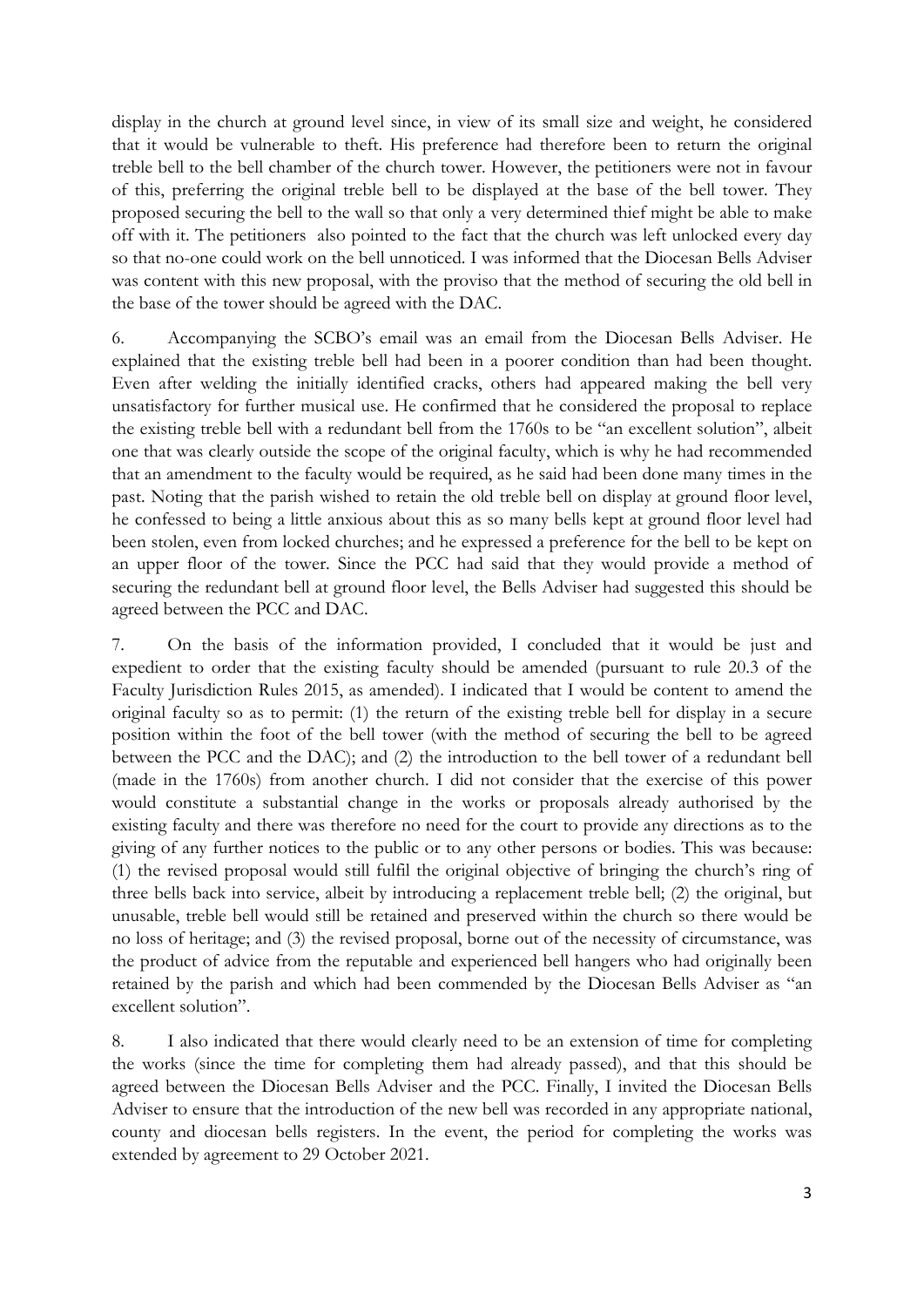#### *Dissatisfaction with the arrangements for displaying the redundant bell*

9. The next development was an email from one of the petitioners (the churchwarden) to the SCBO with revised proposals for securing the bell, as follows:

"Previously I indicated that modern bolts and nylon bushed nuts would be secured in the holes drilled by Whites and the bell then anchored to the wall.

Whites sent me some photos and a description of the holes they drilled and there is a better alternative way of securing the bell

Evidently the way bells are stolen, when they are placed on the floor for display, is to turn them on their side and wheel them out through the Church door. I am told that bells up to half a ton can be moved in this way. We have about a 6 inch step up to leave the Church so that would be difficult in any event.

We will never have a solution that would stop the most determined thief but we can make it very difficult and time consuming so that with the limited scrap value is just not worth it. The [new replacement treble] bell at 7 cwt has a scrap value of about  $\dot{f}$ , 3,200 so the small treble weighing in at less than 4 cwt is probably about  $f(1,500)$ .

The way to make it difficult is to attach the old headstock to the bell so it can't be rolled. We have the original treble headstock and this can be secured by coach screws through the holes drilled by Whites. Provided the coach screws are inserted at an angle both drilled holes can be used. The headstock is oak and although not pretty is sufficiently sound to take the coach screws. Once secured the heads of the coach screws (on the inside of the bell) can be rounded off. The end of the headstock (where it was housed in the wheel) is nearly the same width as the old Sanctus headstock. The iron work from the old Sanctus headstock can be screwed on the treble headstock at that point and then used to secure the treble to the wall. All screws/coach screws and other bolts will have the heads rounded.

It would take a determined thief some time and it would be a very noisy operation to steal the treble once secured in this manner.

It would also be of interest to those looking at the bell to have the (possibly) original headstock displayed.

As we do elsewhere in the Church regarding items of interest, we would provide a freestanding plaque giving information about the bell and the wheel.

The Church would be locked during the day until the treble is secured in this manner."

10. This email was referred to the Diocesan Bells Adviser who responded:

"Whereas 'sound' bells can be rolled out as you indicate, this is not often done as more usually bell hangers use trolleys. But thieves commonly simply smash bells with a sledgehammer and carry out the pieces in about 5 minutes. Thus, whilst it is a nice idea to refit a headstock, I don't think this will deter even a casual thief and I would guess that the bell would disappear in broad daylight within 6 months if the church is left open during the day.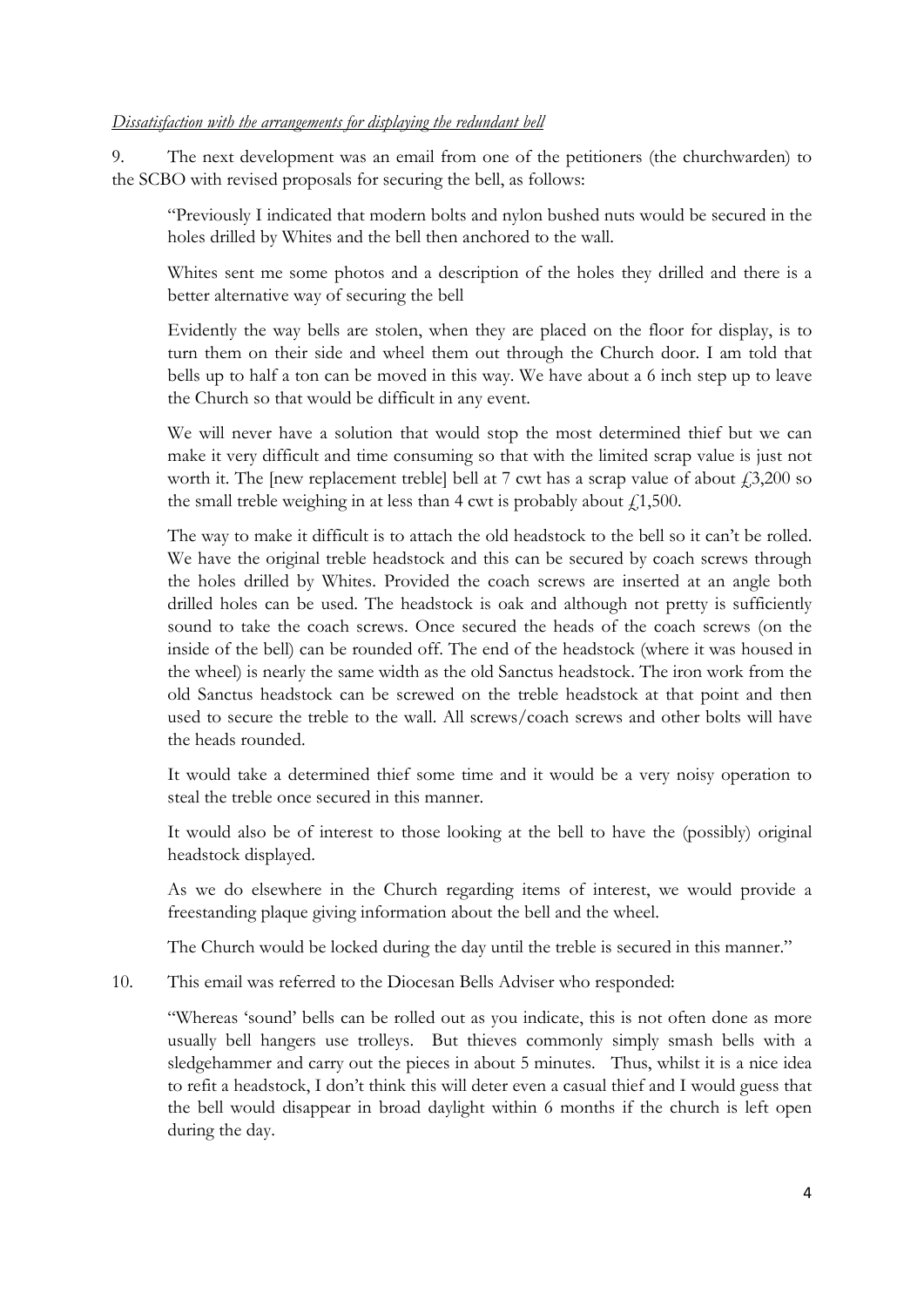I am sorry to be so depressing over this matter, but I am sure a genuine bell historian would not mind applying to view the bell located on an upper floor of the tower.

The continued existence of the bell will be recorded in the bell database for all the world to see."

(In passing, I note that Dove's Guide for Church Bell Ringers has not yet been updated with details of the new bell; it also records that restoration work is "under way".)

11. The Registry referred this email exchange to me and asked if it changed my views. I was informed that the SCBO had confirmed that she was content with the parish's proposed arrangements and that she considered that it would be good for the bell "to be seen and interpreted". So long as the insurers and the PCC were both aware of the risks, she could not see there being any problem, although she appreciated the Bell Adviser's concerns.

12. In view of the Bell Adviser's dismal prediction regarding the risk of the redundant bell being stolen, I indicated that the first part of the proposed amendment to the faculty should be redrafted so as to permit "… the return of the existing treble bell to a secure position on one of the upper floors of the bell tower (with the method of securing the bell to be agreed between the PCC and the DAC) …". Whilst I agreed with the SCBO that it would be desirable for the bell to be seen and interpreted if this could be achieved without undue risk of the bell being stolen, I was concerned that even if the insurers and the PCC were aware of the risks of displaying the bell on the floor of the bell tower, the threat of it being broken up and disappearing seemed to be too great if the church were to be left open and unattended. I expressed the hope that any genuine historian with an interest in church bells would not mind applying to view the bell if it were to be located on an upper floor of the tower. The amended faculty was therefore issued in this form without any further reference to the parish.

13. About a fortnight later I received an email from the churchwarden/petitioner (forwarded to me by the Registry) informing me that the new replacement bell was to be hung on 15 October and that the old treble and its headstock were being winched up into the bell chamber on the same day. The email went on to question the revised conditions of the faculty, and in particular the "dire prediction" from the Diocesan Bells Adviser which had pre-empted the change in wording. As he was characterised as having put himself in the position of an expert advising the Chancellor, the churchwarden invited the Bells Adviser to provide any evidence in support of his assertion that "thieves commonly simply smash bells with a sledgehammer and carry out the pieces in about 5 minutes". Online research was said to have produced no evidence whatsoever that bells on display had been smashed and removed in such a manner. Although there had been instances of bells being stolen, they had been stolen as a whole, and some had been recovered. The churchwarden had been advised by a person who used to work at the Whitechapel bell foundry that the normal method used by thieves to take a bell which was on display in a church was to put it on its side and to roll it out. The proposal he had put to the DAC would prevent that happening; and, in any event, "Smart Water" would have been applied to the bell. I was invited to ask for any evidence to support the Bells Adviser's assertion. If there were no such evidence, then the churchwarden asked for the original wording that I had proposed for the amended faculty to be substituted for the current wording so that the bell could then be displayed at the ground floor level of the bell tower. The churchwarden pointed out that the church whence the new bell had been sourced was displaying two medieval bells and was believed to be open for visitors during the day, as is the case with this church.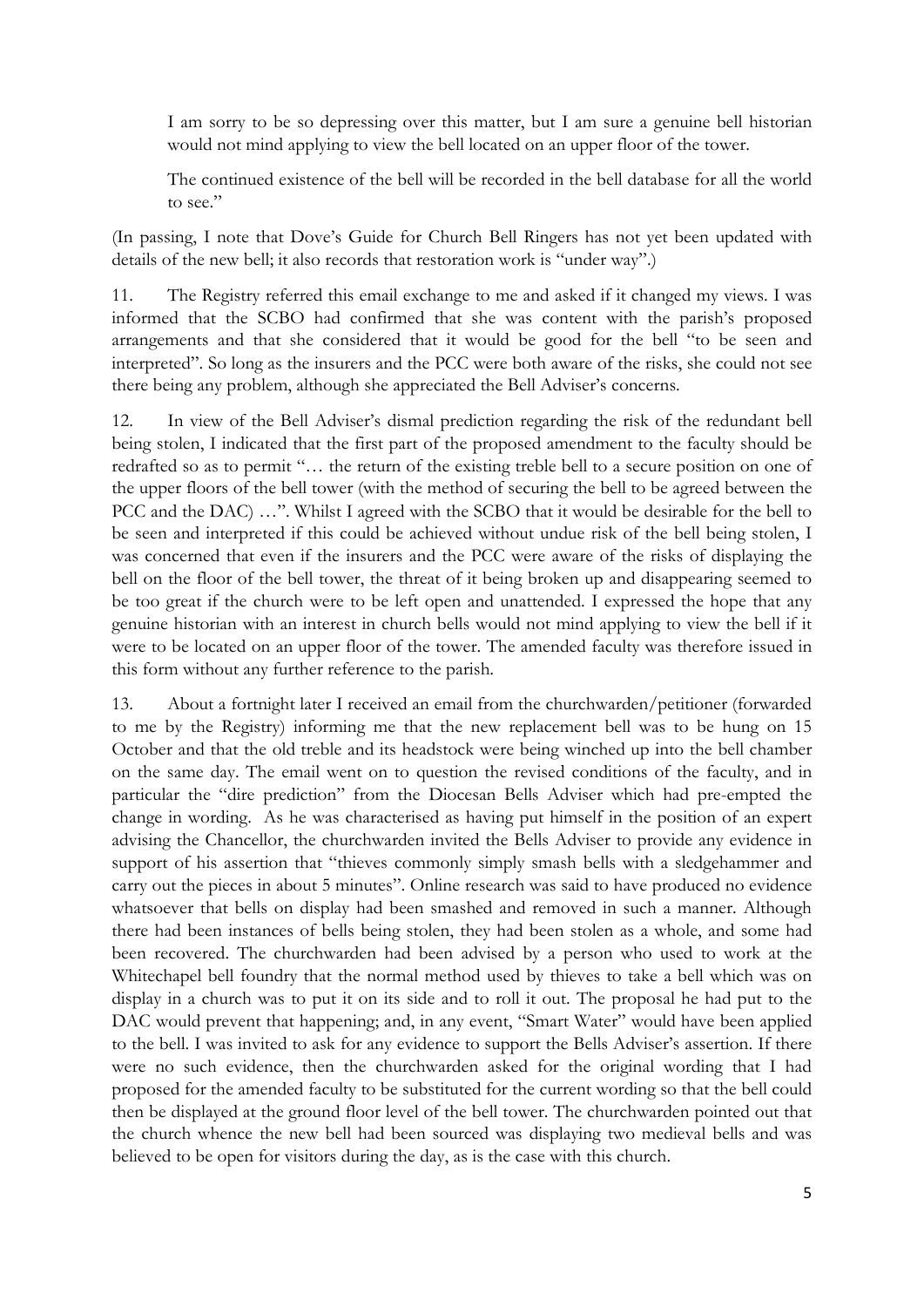14. The Registry informed me that the SCBO had been referred to the churchwarden's latest email, and she had confirmed that she adhered to her previous acceptance of the parish's proposed location for the redundant treble bell at the base of the tower, subject to appropriate security measures and notification to the parish's insurer.

15. In the light of the churchwarden's email, I invited the Registry to see if the Diocesan Bells Adviser wished to respond. He did so as follows:

"I am aware of a number of bells being stolen over recent years, both from the upper floors of towers and at ground level. [The churchwarden] is quite right that a determined thief will break in and steal from an upper floor, but I challenge him regarding the attraction of the bell in question, which weighs approximately 3.75 cwt as bells much smaller than this have been stolen for their scrap value.

In the case of [this] relatively isolated village and church, I had concluded that the likelihood of theft of a bell on view at ground level in the unlocked church was greater than the possibility of theft of the bell unseen behind locked doors at an upper level in the tower. Even if the bell were to be 'secured' by bolts to the wall (or floor) it would be very easy for an unskilled thief to use a small battery-powered angle grinder to remove the bell's headstock and cut away such fixing in a minute or two and with an accomplice to break or roll the bell away and load it in a large car or small van. If the headstock remained on the bell this would actually facilitate it being rolled out of the church. Pieces of a broken stolen bell were discovered in Ireland a few years ago and several stolen bells have been found in scrapyards.

In terms of expert evidence, has [the churchwarden] any evidence of a similarly secured bell in similar circumstances having survived 'un-stolen' anywhere? My only concern is to protect the church's heritage assets."

16. I invited the Registry to pass the Bell Adviser's latest comments to both the churchwarden and the SCBO to see if they wished to make any final response. I also asked the churchwarden to ensure that this whole series of email exchanges had been passed on to the church's insurers for their views, and for him then to obtain the views of the PCC in the light of the insurers' response.

17. In response, the Registry forwarded four further emails to me. The first was from the churchwarden, who made the following points:

(1) The oak headstock is about 1 ft in depth, 6 inches wide, and about 3 ft across. The coach screws securing the headstock would be from the inside of the bell and rounded off, so to try to undo the screws the bell would have to be turned on its side. It is not a practical proposition for a small battery-powered angle grinder to cut through that amount of material, and certainly not in a minute or two. I accept that a determined thief could eventually steal the bell but the value based on the scrap value of the replacement bell is about  $\ell$ 1,800 without any security markings. With Smart Water applied, and a notice attached to the bell confirming that fact, the scrap value is minimal.

(2) No evidence has been provided to support the Bells Adviser's assertion that "thieves commonly simply smash bells with a sledgehammer and carry out the pieces in about 5 minutes".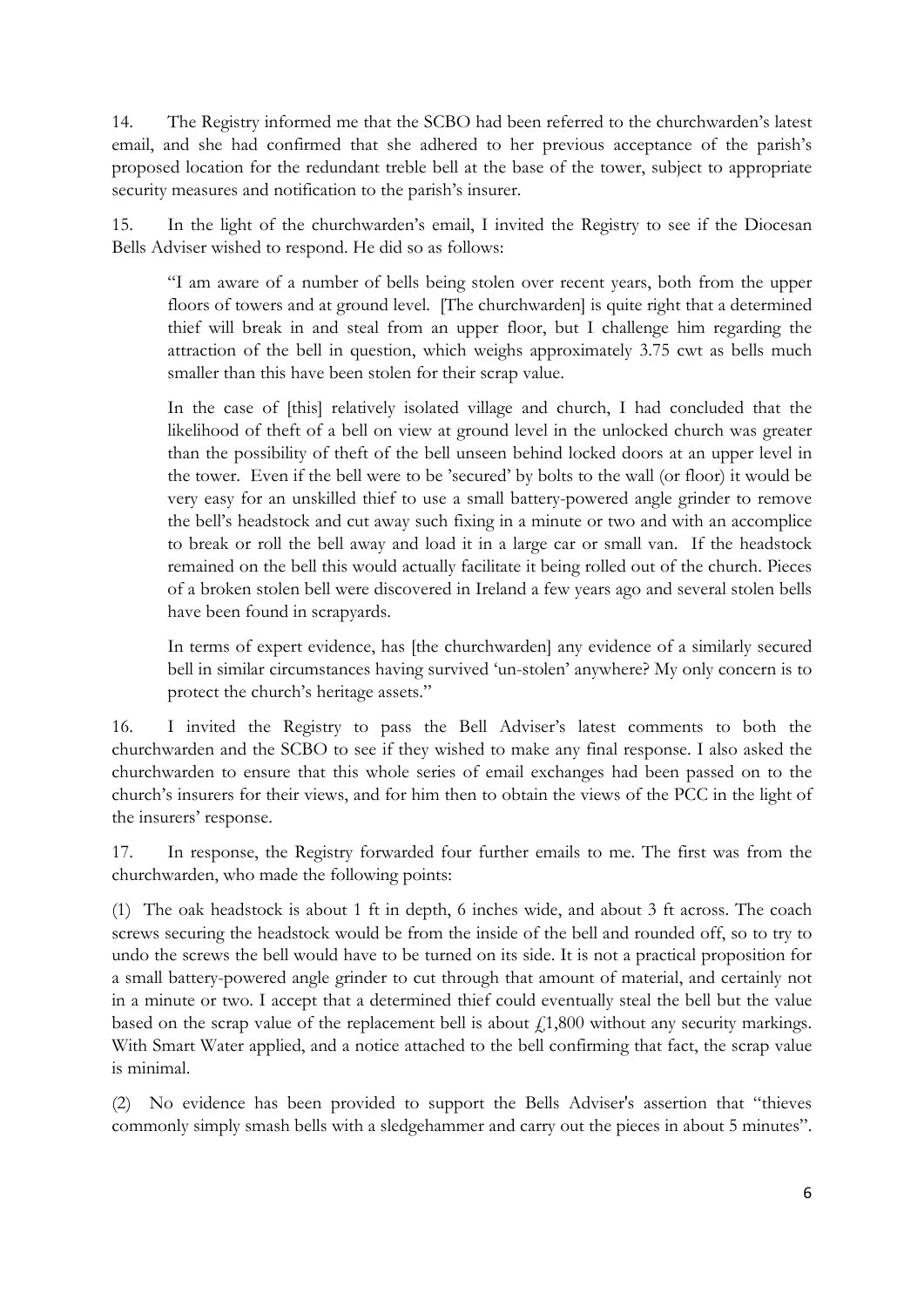(3) In response to the question whether the churchwarden has any information of a similarly secured bell in similar circumstances having survived "unstolen" anywhere, the churchwarden stated that he was not holding myself out as an expert and therefore he did not have that information.

The churchwarden confirmed that he was sending the email trail to the church's insurers and would copy the Registry into their response.

18. The churchwarden duly submitted his email to the church's insurers in which he wrote:

"I have been in correspondence with the Chancellor's office over whether the [1630s] redundant treble, currently being stored in the bell chamber, can be lowered and displayed internally at the base of the bell tower. The Chancellor has asked that you are copied in with the email trail for your observations.

The Bells Advisor having initially indicated that the bell could be displayed at the base of the tower has had a change of heart and considers the risk of theft to be too great even with the bell secured as indicated in the correspondence and marked with Smart Water.

Please would you let me know whether there would be any special insurance requirements if the bell was displayed at the base of the bell tower above and beyond the works set out in the email trail."

The underwriter for church operations replied confirming that "… there are no insurance implications should you decide to display the bell at the base of the tower. The church should consider the security and theft risk and whether they think this will be practical. If possible security measures should be implemented to try to reduce the risk of theft."

19. The churchwarden also confirmed that there are only seven members of the PCC "and we are all of like mind that the bell should be displayed".

20. The SCBO confirmed that she had nothing further to add, whilst reminding me of the terms of the Diocesan Bells Adviser's original email response in which he had written:

"The parish wish to retain the old treble bell on display at ground floor level. I am a little anxious about this as so many bells kept at ground floor level have been stolen, even from locked churches, and I would have preferred for it to be kept on an upper floor of the tower. The PCC say they will provide a method of securing it at ground floor level and I suggest this should be agreed between the PCC and DAC."

#### *Analysis and conclusions*

21. In the course of my deliberations, I have consulted the CBC's Code of Practice regarding the Conservation and Repair of Bells and Bellframes (first published in 1993). Appendix 6 briefly addresses the security of disused bells. It reads:

"In England during the 25-year period to 1990, many bells were stolen, ranging in casting date from c.1275 to modern times, some weighing over half a ton. Few have been recovered. Disused bells are very vulnerable to theft, particularly when left in the body of the church, and it may be appropriate to deposit them in a museum on indefinite loan. Alternatively, they should be preserved in the tower, near the other bells, no lower than the first floor. Wherever possible, disused bells should be returned to use."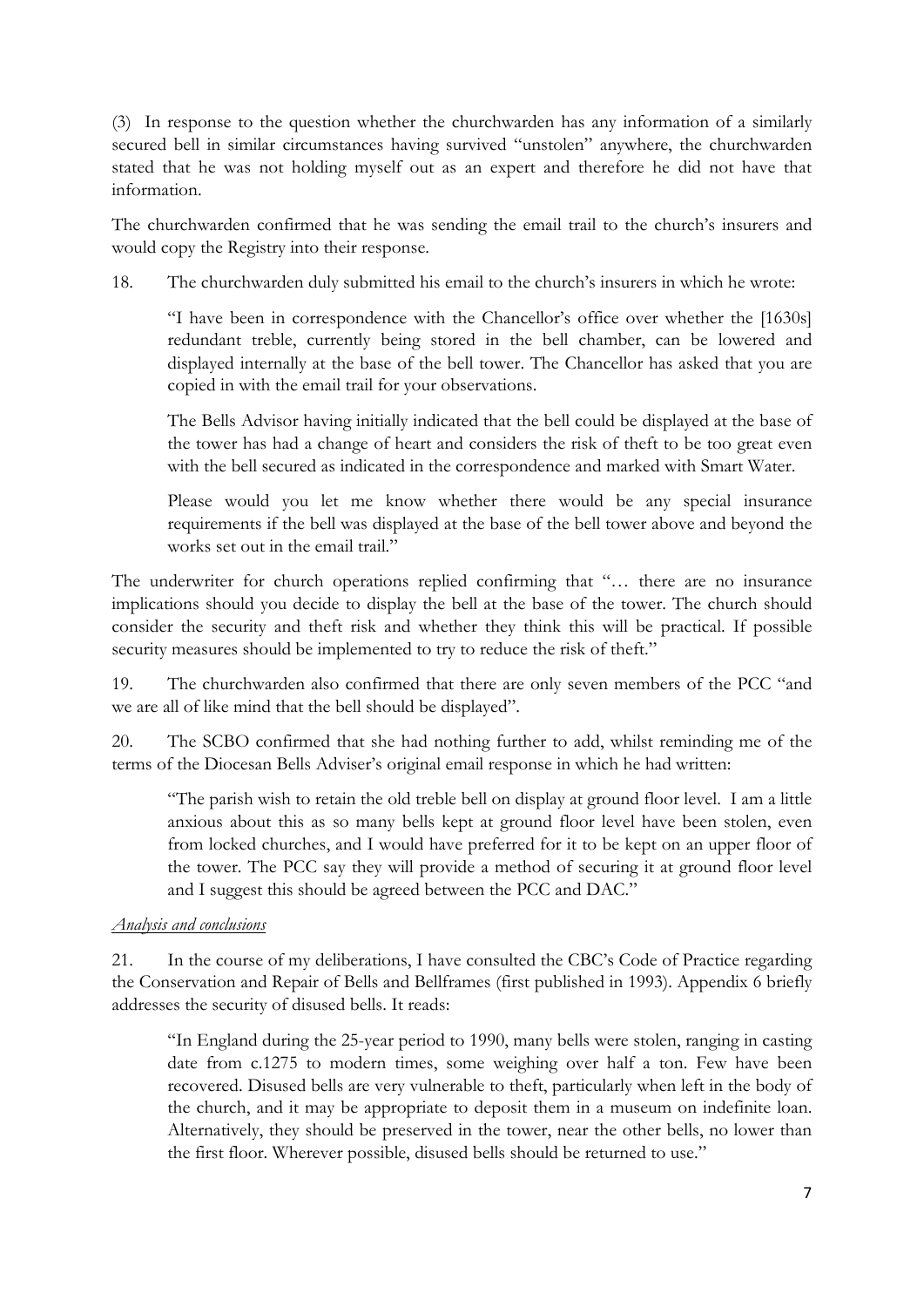22. I have also considered the decision of the Arches Court of Canterbury (Sir Harold Kent) in *Re St Helen's, Brant Broughton* [1974] Fam 16. There the rector and the churchwardens had sought a faculty for the permanent removal and sale of a valuable  $C$  15<sup>th</sup> painting, estimated (even in 1971) to be worth between  $f<sub>1</sub>10,000$  and  $f<sub>2</sub>40,000$ , which had been above the church altar as the centre-piece of an architectural scheme since 1887. The petition was based on the grounds that it was impossible to protect the painting adequately in the church; that it was impossible to obtain adequate insurance cover for its full commercial value; and that, in any event, an undue financial burden would be placed on the parish if the painting were retained. The petition was opposed by 21 parishioners. Chancellor Goodman (in the Diocese of Lincoln) had held that the petitioners had not discharged the burden of proving a good and sufficient ground for the faculty, and he had dismissed the petition; and his decision was upheld on appeal to the Court of Arches.

23. After referring to the evidence showing the risks of theft and vandalism, and the impossibility of guaranteeing the safety of valuable articles in a country church, the Chancellor had found that although the practical measures to protect the painting, which were acceptable to the insurers (who had offered cover), would not provide a complete defence to a determined criminal, and whilst police assistance might not always be readily available if the alarm were to be activated, they were clearly the most that could reasonably be undertaken. They would, in the Chancellor's judgment, be sufficient to justify the retention of the painting in the church so far as the security angle was concerned. The Chancellor attached weight to the significance of the painting in its setting, and its quality as an aid to devotion; and this was a factor to be set against the risks of the painting's retention in the church.

24. The most important ground of appeal concerned the security aspect and was founded upon the fact that it was impracticable to provide a sufficient degree of protection for the painting against the risks of theft and damage whilst it remained in place in a small country parish church. The petitioners submitted that the Chancellor had exercised his discretion against the weight of the evidence in this regard. The principal points which impressed the Dean were as follows: (1) The painting was vulnerable to theft, now that its value was known. The Dean accepted the argument that notoriety made it less saleable by a thief, but anonymity was a better protection than notoriety. (2) The practical security arrangements, as the Chancellor had found, would provide no complete defence against a determined criminal. (3) The churchwardens had an understandably strong feeling that the risks of retaining the painting within the church were incompatible with their responsibilities. The strong argument the other way was that some element of risk must be accepted if, in the Chancellor's phrase, "we are to continue to enjoy the works of man's hand in the places where they belong." The Dean rejected the plea that the painting belonged anywhere else than in this church. He also noted that "the church should not be over-anxious about its possessions."

25. At page 23C-F, the Dean rejected the first ground of appeal: that the Chancellor had failed to give sufficient weight to the risk of theft and damage if this valuable painting, of which the value was by then well known, were to remain in this country church, with the security arrangements falling a good deal short of complete protection. Obviously, the Chancellor had appreciated the risks — that was clear from his careful and admirable judgment after a long and patient hearing; but he had had to weigh them against the other factors, especially the significance and quality of the painting in its setting. This was not a case of redundant church plate kept in a bank, with the donor's intentions already frustrated. Here the donor's intentions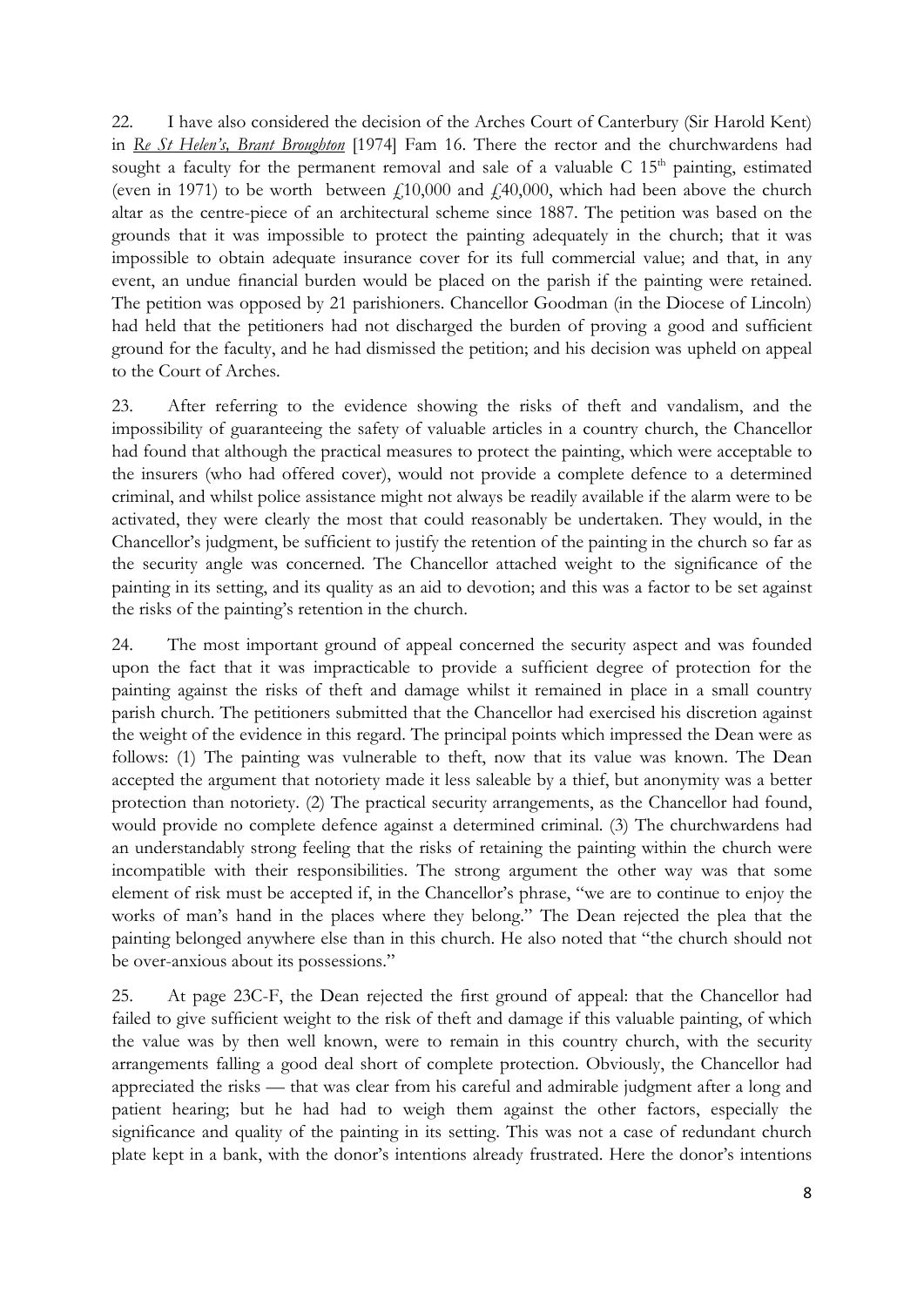that the picture should be the centrepiece of an architectural scheme in which he took a great personal interest were still being fulfilled; many parishioners regarded the picture with affection, some as a devotional aid. Unlike most cases in which petitions for faculties to sell church treasures had been granted, this petition was strongly opposed, and parochial feeling was divided. Parochial feeling was not decisive, but it was a matter to which great weight was due. The truth was that the petitioners had a very heavy burden to discharge in order to satisfy the court that there was a good and sufficient ground for granting a faculty in this rather special case. In the Dean's judgment, the Chancellor had been right in holding that they had failed to discharge that burden, and he had rightly exercised his discretion in refusing the faculty. The appeal was therefore dismissed.

26. I recognise that the *Brant Broughton* case is very different from the present case because there the artefact in question, a valuable painting, had been gifted to the church by a former rector of the parish, and had been installed in the church in 1887 above the altar, in the centre of the reredos, specifically to be seen and enjoyed in that setting, as an aid to devotion. In the present case, the treble bell had been installed in the church tower where it could not be seen at all, but where it could be heard by the whole parish. However, the significance of this decision for present purposes is that the Arches Court refused to interfere with the decision of the Chancellor of the Diocese to retain the painting within the church as the centre of the reredos despite the fact that the painting was vulnerable to theft and that no practical security arrangements could provide a complete defence against theft by a determined criminal. From such limited researches as I have been able to make on the internet, happily the painting remains there to this day.

27. I also bear in mind that in the unfortunate case of R*e St Ebbe with Holy Trinity and St Peterle-Bailey, Oxford* [2012] PTSR 235 Chancellor Bursell QC (in this court) confirmed (at paragraph 7 (10)) at page 241) that "… it is of the utmost importance that heritage is conserved whether or not it is perceived to be of 'practical use' and whether or not any person has a 'particular attachment' to it. Indeed, if our national and Church heritage is properly displayed, its importance and relevance may come to be appreciated by those who otherwise would pass it by on the other side." The contrary view, expressed, almost contemporaneously, by Chancellor Mynors (in the Worcester Consistory Court) in *Re St James, Welland* [2013] PTSR 91 at paragraph 108) that "… the Church was not founded to perform the role of guardian of art treasures for their own sake; nor is there any rule of law requiring that it should fulfil such a role now" was expressly disapproved by the Arches Court of Canterbury (George QC, Dean, and Chancellors McClean QC and Briden) in the leading modern case on the sale of church treasures of *Re St Lawrence, Wootton* [2015] Fam 27 at paragraph 35 on the basis that it adopted "… too narrow a role for the church as a guardian of art treasures".

28. I acknowledge that this bell is not an art treasure; but it is an important part of the heritage of this particular church which should be preserved within the church building. Now that it is no longer capable of fulfilling its original purpose as a working bell, I agree with the SCBO that, if at all possible, it should be placed on display within the church in a place where it may be viewed, and appreciated, by the congregation and visitors to the church. I appreciate, and share, the Diocesan Bells Adviser's genuine, and legitimate, concern to protect the church's heritage assets, not only for the present, but also for future generations. The churchwarden recognises that a determined thief could eventually succeed in steal this bell. I accept that the risk of this will be minimised, but not altogether eliminated, if the bell were to be displayed on an